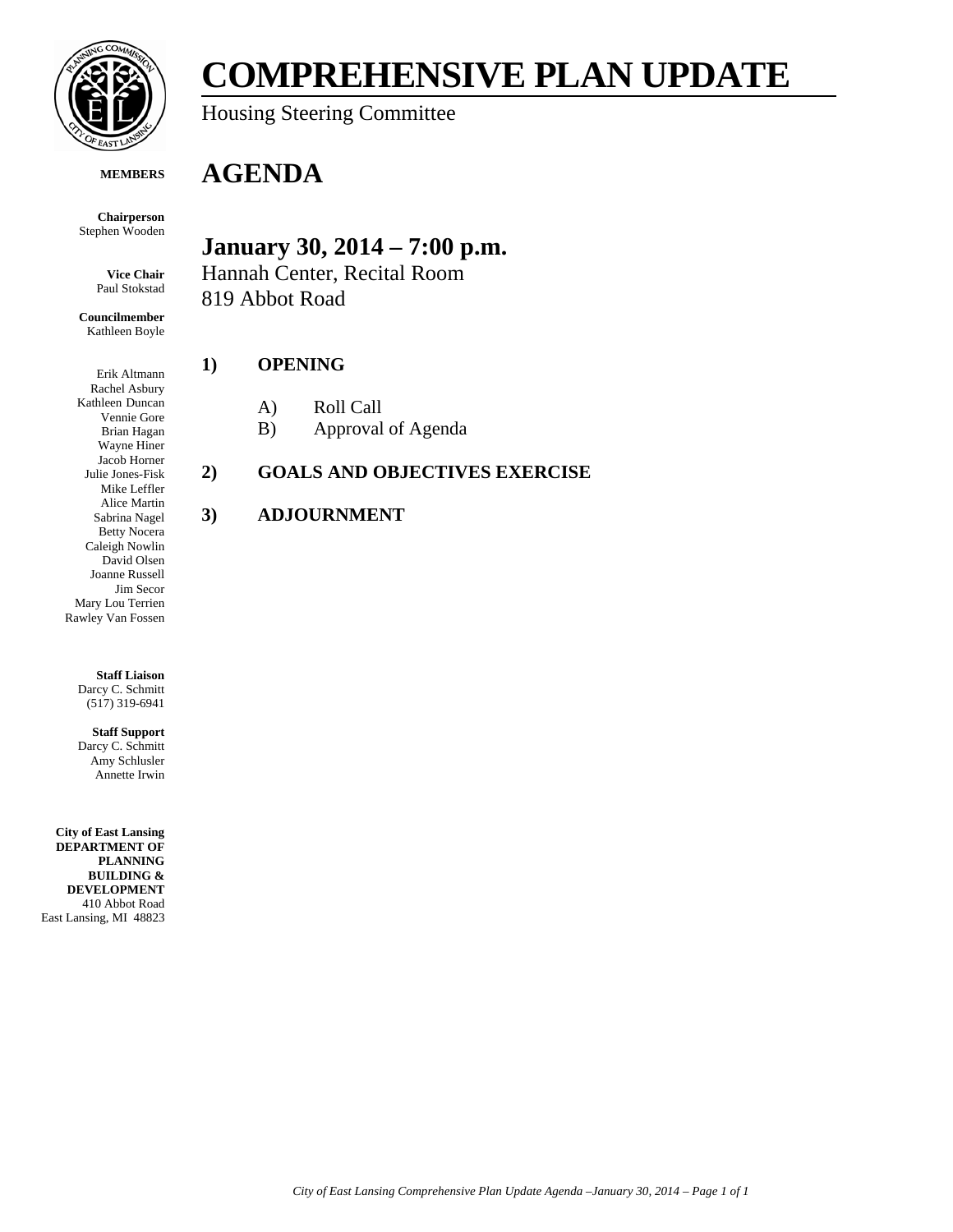**PLANNING, BUILDING & DEVELOPMENT** 



Quality Services for a Quality Community

# **MEMORANDUM**

| TO:          | <b>Steering Committee Members</b>                                    |
|--------------|----------------------------------------------------------------------|
| <b>FROM:</b> | <b>Annette Irwin</b><br><b>Amy Schlusler</b><br><b>Darcy Schmitt</b> |
| DATE:        | <b>January 24, 2014</b>                                              |

**SUBJECT: Housing** 

**City of East Lansing PLANNING, BUILDING & DEVELOPMENT** 410 Abbot Road East Lansing, MI 48823

> (517) 319-6930 www.cityofeastlansing.com

At the November Steering Committee meeting the Committee responded to a series of questions intended to stimulate the subconscious and assure full participation from each member. The responses to these questions are attached for your review and were used by staff to help identify existing goals, objectives, and actions that are still relative and highlight those that may be missing in the document.

The Steering Committees will continue to work on the goals, objectives and actions for at least the next two months using the following definitions as a guide:

*Goals* are the broadest expressions of a community's desires they give direction to the plan as a whole. They are concerned with the *long term*, and often describe *ideal situations* which would result if *all* plan purposes were fully realized. Since goals are value-based, their attainment is difficult to measure.

**Objectives** are broad statements that set preferred courses of action – choices made to carry out the goals in the *foreseeable future (mid- to long-term)*. They need to be specific enough to help determine whether a proposed project or program would advance community values expressed in the goals.

**Actions** are specific statements that carry out a plan in the *short term* which accomplish the broader statements expressed in the goals and objectives. Actions are generally implemented through the City Council's Strategic Priorities and are activities that can realistically be carried out within a two to five year period and guide the City's day-to-day operations.

The January meeting will begin by discussing how the existing goals, objectives and actions relate to the Steering Committees responses to the questions from the November meeting. The next step will be discussion of topics that are not covered in the current plan.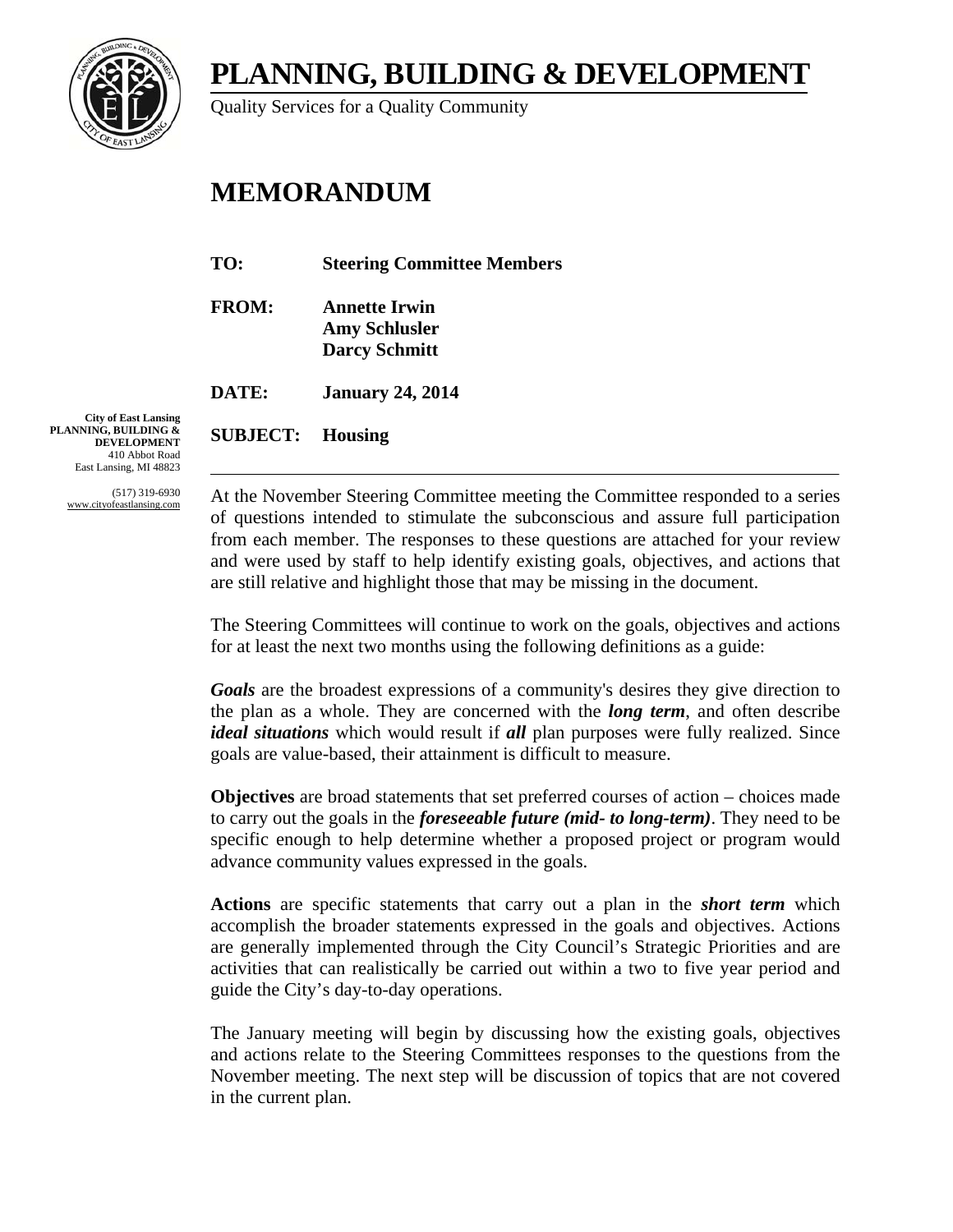Memorandum – Housing Steering Committee January 24, 20014 Page 2 of 5

In order to prepare for Thursday night's meeting, please review and come prepared to discuss those actions that are no longer relevant or need to be added to reflect the responses to the November meeting exercise.

### **Steering Committee Responses to the November Meeting Exercise**

# **QUESTION 1**

What are the top four things that come to mind when you think of diverse neighborhoods? The following bullet points were the top responses:

- A variety of housing
- People with varying incomes and professions
- People in all stages of life/range of age
- Racial/ethnic diversity
- People with a variety of lifestyles

The following goals, objectives and actions were developed from language in the current plan and continue to be relevant based on the Steering Committees general responses to question 1.

#### **GOAL 1: To have strong neighborhoods which are diverse, attractive, and safe.**

**Objective 1-1:** Increase supply of diverse housing opportunities which accommodate the needs of all residents.

*Action 1-1.1:* Utilize Community Development Block Grant (CBDG) funding in collaborate with Hometown Housing Partners (HHP) to finance improvements to owneroccupied homes where the family income is below 80% of the Area Medium Income (AMI).

*Action 1-1.2***:** Create a program to incentivize development projects where a predetermined percentage of housing units are set aside for persons with income below 80% of the Area Medium Income (AMI).

*Action 1-1.3:* Provide development incentives to ensure options are available for senior housing.

*Action 1-1.4***:** Expand on the Downtown Development Authorities (DDA) Housing Policy by developing guidelines which promote a variety of housing sizes and styles within mixed-use developments.

*Action 1-1.5:* Work in collaboration with Michigan State University (MSU) to ensure that desirable and safe student housing is available near campus.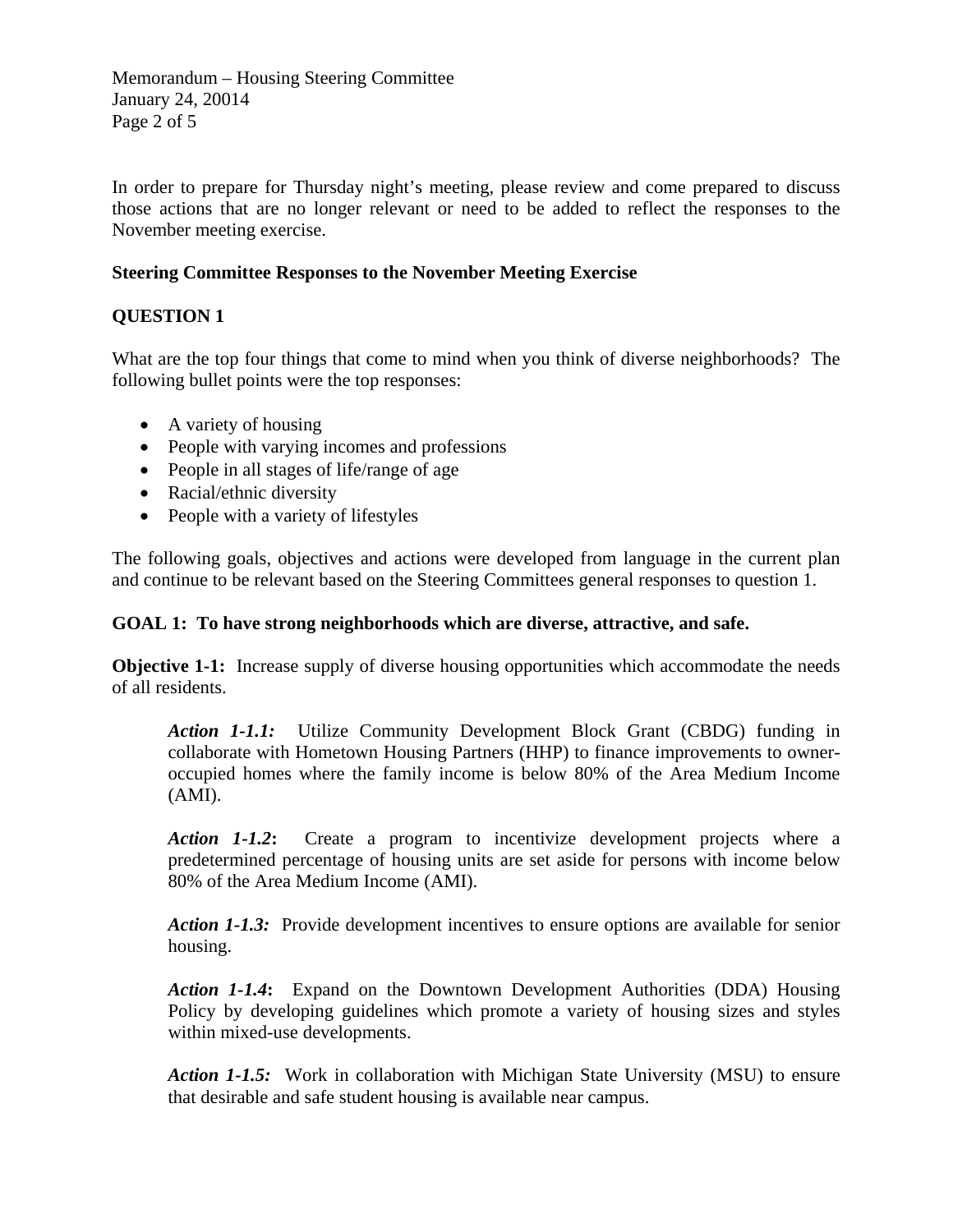Action 1-1.6: Establish land use policies which encourage the redevelopment of aging student housing structures to accommodate the needs of current and future residents, both students and non-students.

Action 1-1.7: Create a program to educate property owners on the cost-benefit of using universal design standards in new housing construction.

# **QUESTION 2**

What are the top four things that come to mind when you think of what makes a neighborhood attractive? The following bullet points were the top responses:

- Well maintained properties and infrastructure
- Quality schools and parks
- Walkability
- Cultural amenities(art, plazas, library)
- Street trees and nice landscaping

The following goals, objectives and actions were developed from language in the current plan and continue to be relevant based on the Steering Committees general responses to question 2.

#### **GOAL 1: To have strong neighborhoods which are diverse, attractive, and safe.**

**Objective 1-5:** Improve the appearance of neighborhoods.

*Action 1-5.1:* Develop a streetscape improvement program targeted at major streets.

*Action 1-5.2:* Create an assistance program for improvements to neighborhood entrances and other common areas.

#### **GOAL 4: To have quality community assets.**

**Objective 4 -1:** Improve the use of public facilities to meet the needs of a growing community.

*Action 4-1.1:* Integrate alternative and/or additional uses in underutilized public facilities.

*Action 4-1.2:* Regularly update the Parks, Recreation, Open Space, and Greenways Plan to manage and improve public recreation facilities.

**Objective 4-2:** Provide public access to the Red Cedar River.

Action 4-2.1: Seek resources to implement a riverfront park.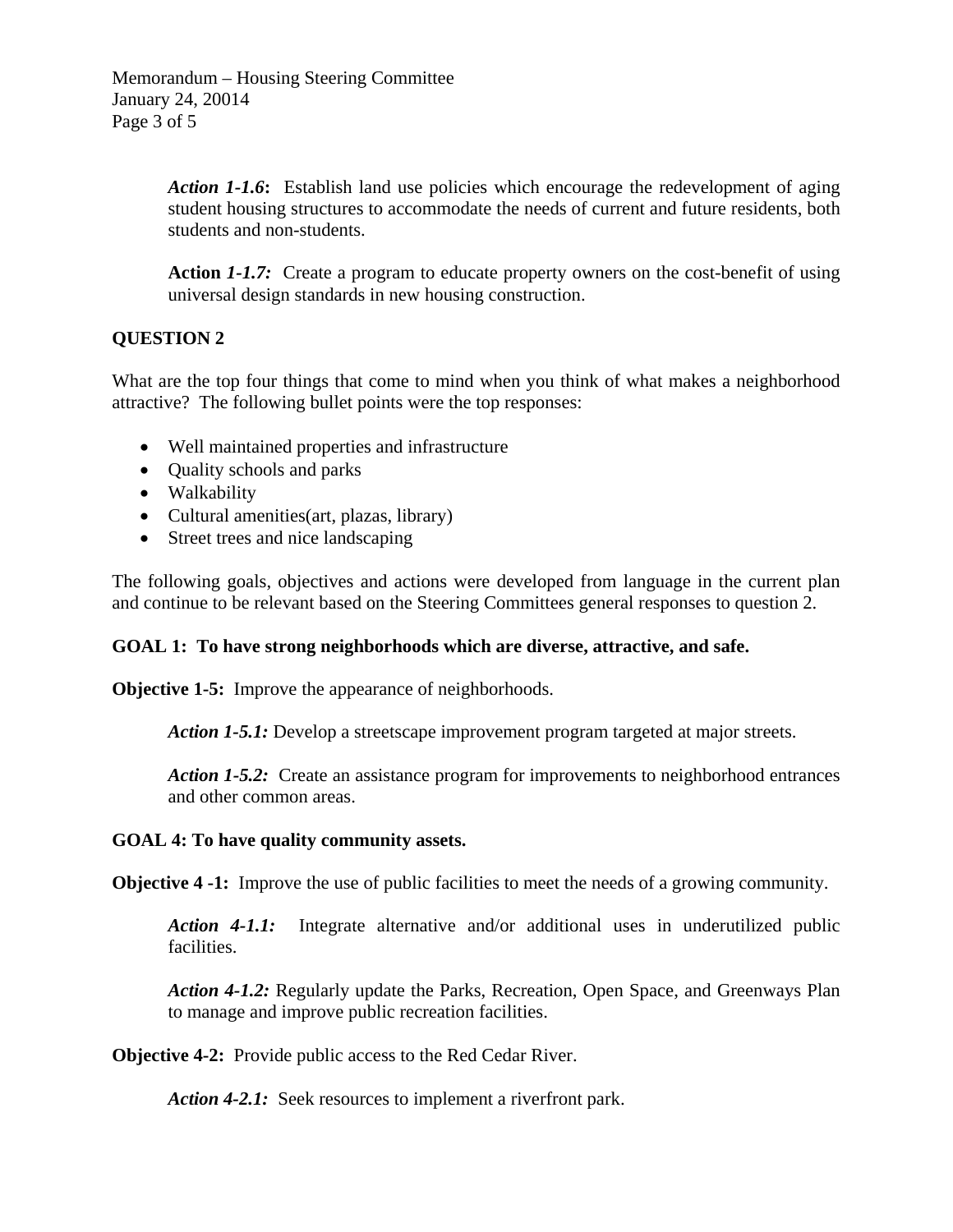Memorandum – Housing Steering Committee January 24, 20014 Page 4 of 5

> *Action 4-2.2:* Work with Michigan State University and other governmental jurisdictions to improve public access to the Red Cedar River.

## **QUESTION 3**

What are the top four things that come to mind when you think of what makes a neighborhood safe? The following bullet points were the top responses:

- Engaged neighborhoods
- Well lit streets and homes
- Police presence and traffic control
- Well maintained public spaces and sidewalks

The following goals, objectives and actions were developed from language in the current plan and continue to be relevant based on the Steering Committees general responses to question 3.

#### **GOAL 1: To have strong neighborhoods which are diverse, attractive, and safe.**

**Objective 1-2:** Support activities, policies and institutions that maintain neighborhood stability.

Action 1-2.1: Provide Neighborhood Associations with resources which will increase their resident levels of participation.

*Action 1-2.2:* Support neighbors, organizations, and institutions that work toward better social integration of students in the community to encourage collaborative problem solving on neighborhood issues.

*Action 1-2.3:* Develop new land use policies which reduce the number of nonconforming rental properties in single-family residential districts.

**Action** *1-2.4:* Amend land use policies to allow appropriately scaled expansions to existing owner-occupied, single-family residential dwellings.

*Action 1-2.7:* Continue to protect the integrity of the City's historic neighborhoods and structures through Code enforcement.

*Action 1-2.8:* Consider the creation of a new Neighborhood Revitalization Strategy Area (NRSA) when the existing one expires in 2015.

**Objective 1-3:** Enhance the safety of neighborhoods.

*Action 1-3.1:* Pursue funding options to improve neighborhood street lighting.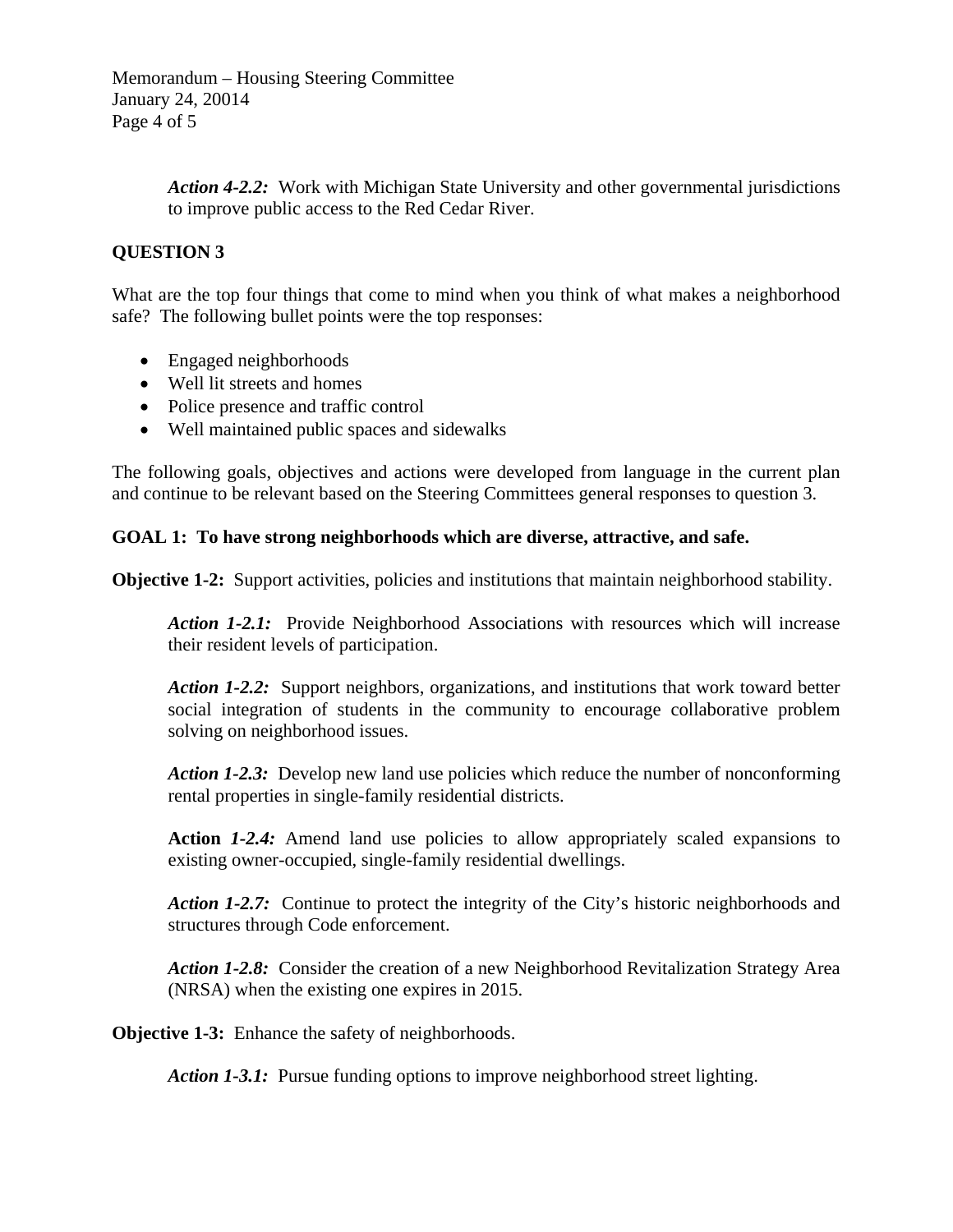*Action 1-3.2:* Develop a best practices manual for neighborhood traffic calming.

*Action 1-3.3:* Seek funding sources to expedite accessibility improvements to the neighborhood sidewalks.

*Action 1-3.4:* Continue and where appropriate expand "community policing" in the neighborhoods.

*Action 1-3.5:* Continue enforcing quality of life ordinances such as snow removal, noise, litter and bulk rubbish.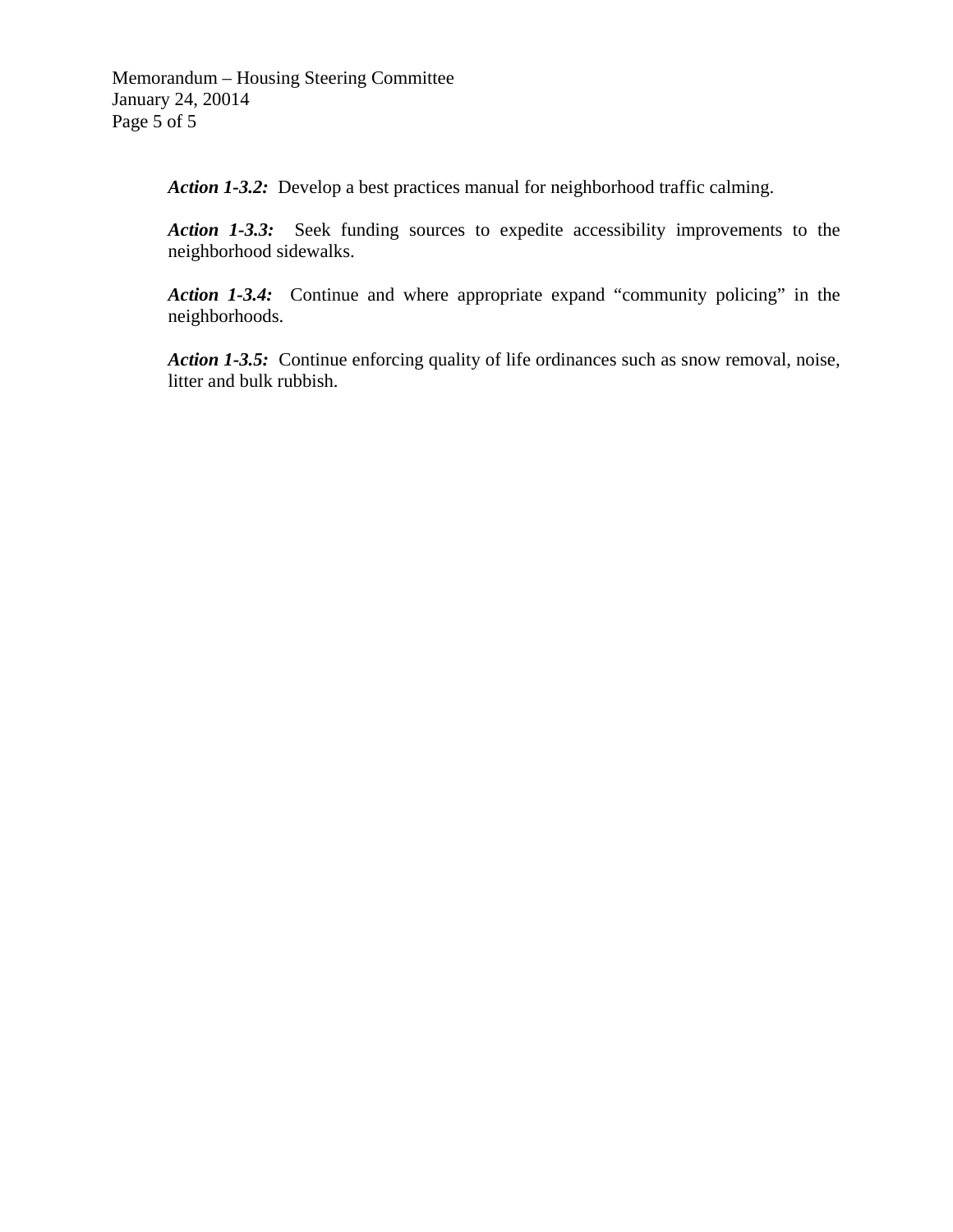# **Housing Committee**

**Question 1:** What are the top four things that come to mind when you think of what makes a *neighborhood safe?*

#### **A** *safe* **neighborhood has:**

- Engaged neighborhoods
- Well lit streets and homes
- Police presence and traffic control
- Well maintained public spaces and sidewalks

#### **Responses:**

#### **Engaged neighborhoods**

- o Police with community involvement
- o Proximity of neighbors
- o Close knit families
- o Neighborhood parties
- o Know your neighbors
- o Density, people living close together, community, neighbors
- o People outside, vibrant
- o Eyes on the street
- o Neighborhood policing
- o Attentive neighbors
- o Well‐formed neighborhoods
- o Social norms of respect for others
- o Neighbors that pay attention, interact, and know each other
- o Conformity of age groupings
- o Active neighborhood associations
- o Neighbors as a community‐ people knowing other people in the neighborhood
- o Educational mechanisms in place to inform others of diverse viewpoints
- o Active sidewalks
- o Engaged community
- o Full occupancy/people present

#### **Well lit streets and homes**

- o More lights on the streets
- o Street lights
- o Good lighting
- o Well lit streets and homes
- o Good lighting, solid building foundations and investment
- o Ample street lighting

#### **Police presence and traffic control**

- o Not being on major streets
- o Reasonable traffic speeds/volume
- o quiet, but some traffic
- o Increased police presence
- o Strong public safety services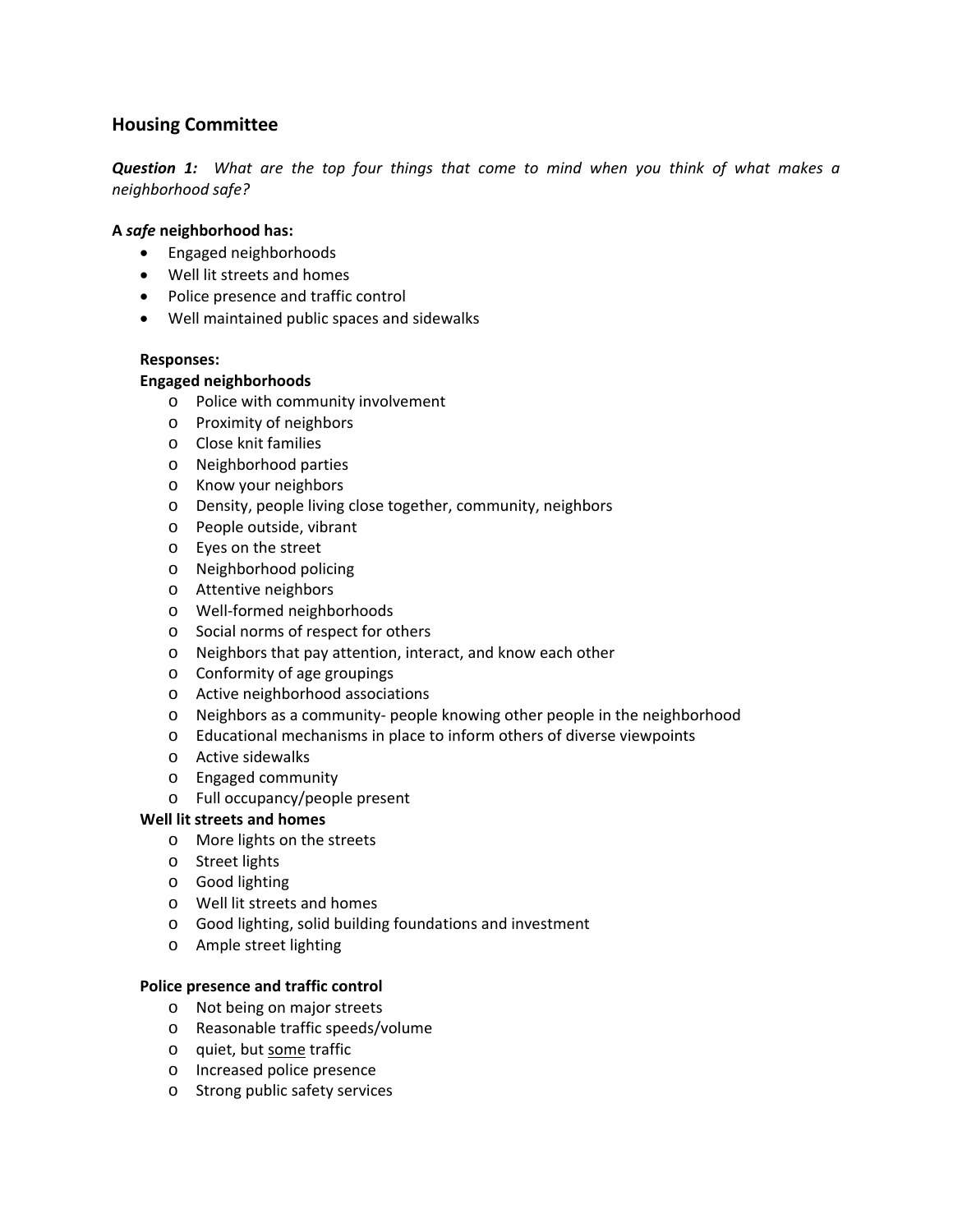- o Police presence
- o Traffic control
- o Traffic moving slowly; good crosswalks and bike lanes
- o Calm traffic

#### **Well maintained public spaces and sidewalks**

- o Good up keeping of public spaces
- o Good sidewalks
- o Well maintained sidewalks

#### Question 2: What are the top four things that come to mind when you think of diverse neighborhoods?

#### **A** *diverse* **neighborhood has:**

- A variety of housing
- People with varying incomes and professions
- People at all stages of life/range of age
- Racial/Ethnic diversity
- People with a variety of lifestyle

#### **Responses:**

#### **A variety of housing**

- o Variety of greeneries/Vegetation
- o Close to school and downtown
- o Variety of housing styles
- o Types of housing
- o Different types of housing: mixed use, retail, row houses, single homes
- o Clean houses outside
- o Attractive, different architecture
- o Density
- o Multiple housing styles
- o Transition business zones to apartments
- o Multi‐use buildings with uses for a wide‐ranging audience
- o Open/Encouraged interactions

#### **People with varying incomes and professions**

- o Mix of income levels
- o Well‐off/Not so well‐off
- o Income

#### **People of all stages of life/range of age**

- o Different ages
- o Age
- o Variety of ages
- o Young professionals
- o Senior citizens
- o Empty nesters
- o Different life stages
- o Variety of age
- o Mix of ages
- o Different ages
- o Age diversity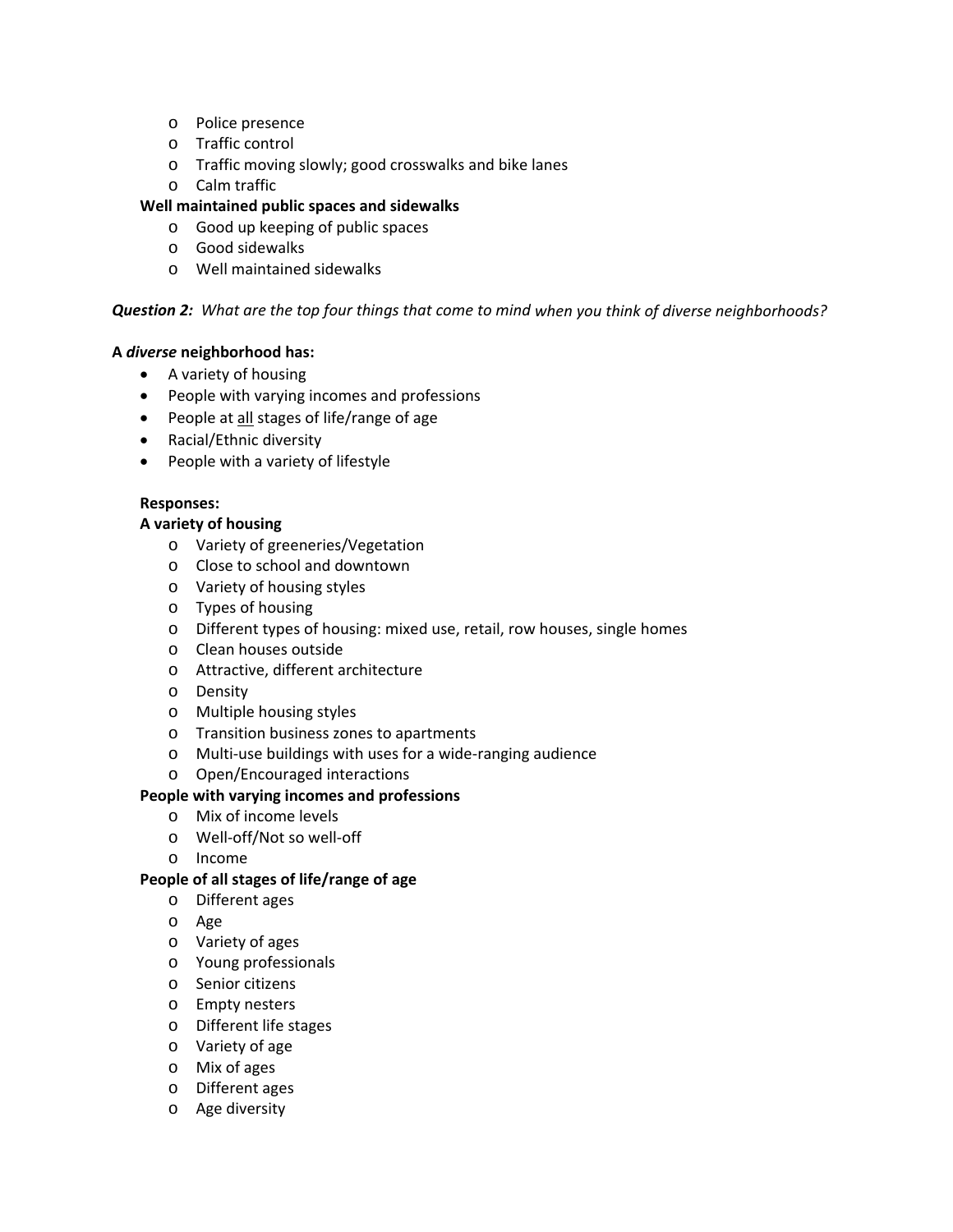- o Range of ages
- o Family
- o Family/age diversity
- o Family and 20 something neighborhood

#### **Racial/Ethnic diversity**

- o People of color
- o Racial diversity
- o Ethnicity
- o Ethnic diversity
- o Variety of ethnicities
- o Variety of cultures
- o Different types of people‐ ethnic groups
- o Race

#### **Variation in life styles**

- o Different life‐styles
- o Graduate students
- o Students
- o Students and families
- o University tied, not university affiliated
- o Variety of jobs
- o Diverse Professions
- o Faculty
- o Kids/No kids
- o 20 something neighborhoods

**Question 3:** What are the top four things that come to mind when you think of what makes a *neighborhood attractive?*

#### **An** *attractive* **neighborhood has:**

- Well maintained properties and infrastructure
- Quality schools and parks
- Walkability
- Cultural amenities (art, plazas, library)
- Street Trees and nice landscaping

#### **Responses:**

#### **Well maintained properties and infrastructure**

- o Well maintained housing
- o Well‐kept homes
- o Streets without blight
- o Well‐maintained properties
- o Lack of garbage
- o Well maintained buildings and streets
- o Cleanliness and look of sustainability
- o Clean and tidy properties
- o Eliminate blight
- o Care of streets and sidewalks
- o People doing improvements
- o Well‐kept housing